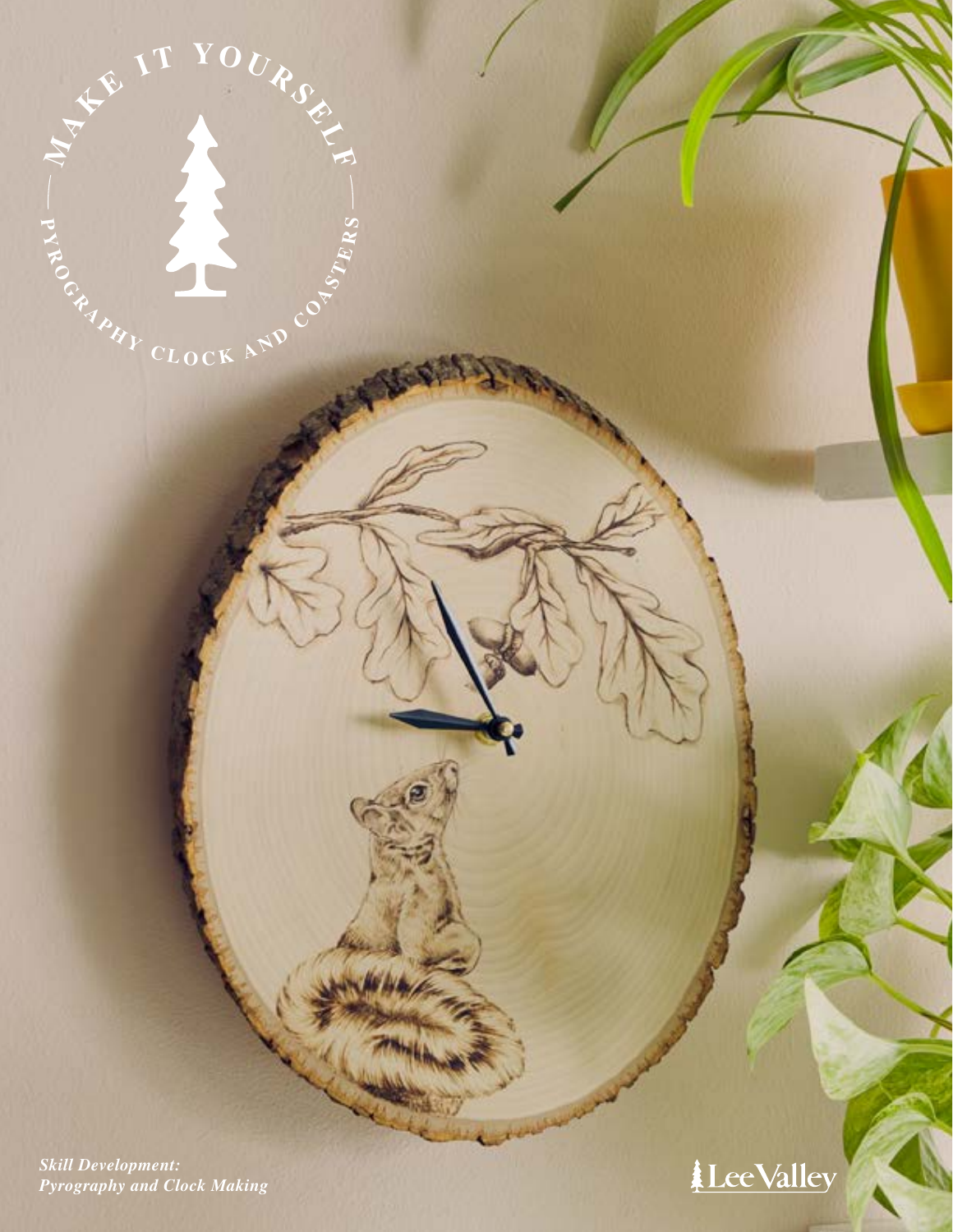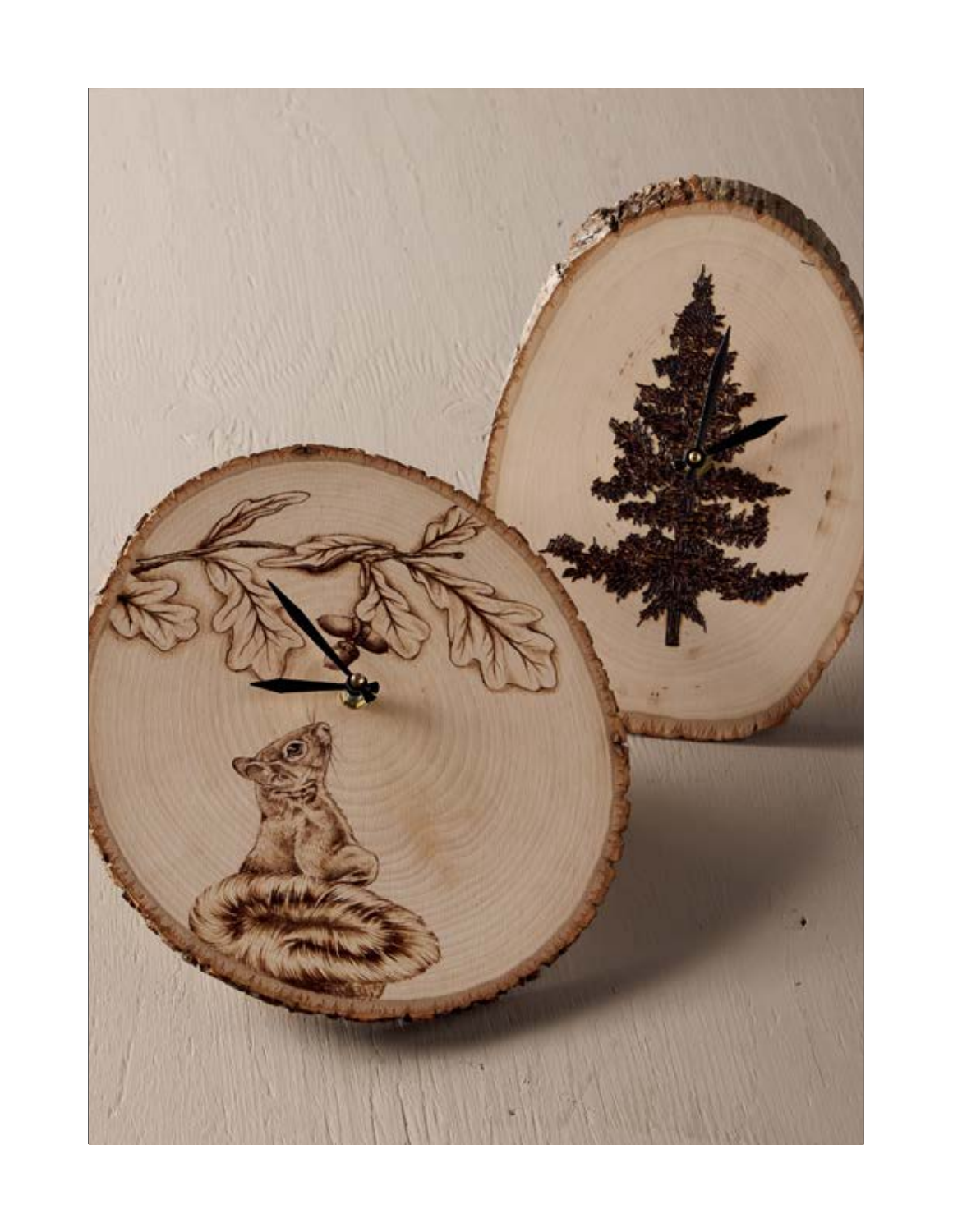# MAKE IT & **YOURSELF**

#### **Pyrography Clock and Coasters**

#LVMadeByMe #LVLetsDoSomething

**Skill Level:** For adults, beginner to intermediate. Also appropriate for children 14 years and older when supervised by an adult.

*Tip: The video and instruction booklet go hand in hand to both tutor and guide you through the steps. We suggest you watch the video first, especially if you are a visual person, and then read through the instructions before you start. At the very least, be sure to read all the product instructions to familiarize yourself with how to use each product. For best results, always follow the product directions and safety notifications.*

**Time to Complete:** 1 to 2 days. Allow 2 to 8 hours on the first day, and 5 to 8 hours on the second day.

*Tip: While the estimated time to complete this project is based on our tests, we encourage you to take your time. Don't feel obligated to complete this project in one day. By all means, you can stretch this project over as many days as you would like. Savor the experience. Let the maker in you out to play. Take as much time as you need to experiment with all the nibs. We want you to enjoy learning how to add pyrography details in wood at the same time as you make a clock and coasters.*

#### **Skill Development: Pyrography and Clock Making**

You will develop your pyrography skills as you transform a basswood plaque into a unique clock featuring a design of your choice. Begin by exploring the effects of using each of the 11 interchangeable pyrography nibs on the four rounds of aspen, which you can then use as coasters. Once you are comfortable using the tool and the various nibs, you will learn how to transfer your design onto the basswood plaque, trace the major outlines, then add shading and other decorative details using as many nibs as you would like. A coat of Osmo Polyx clear matte hard wax oil will seal your wood burned designs before you install the clock mechanism.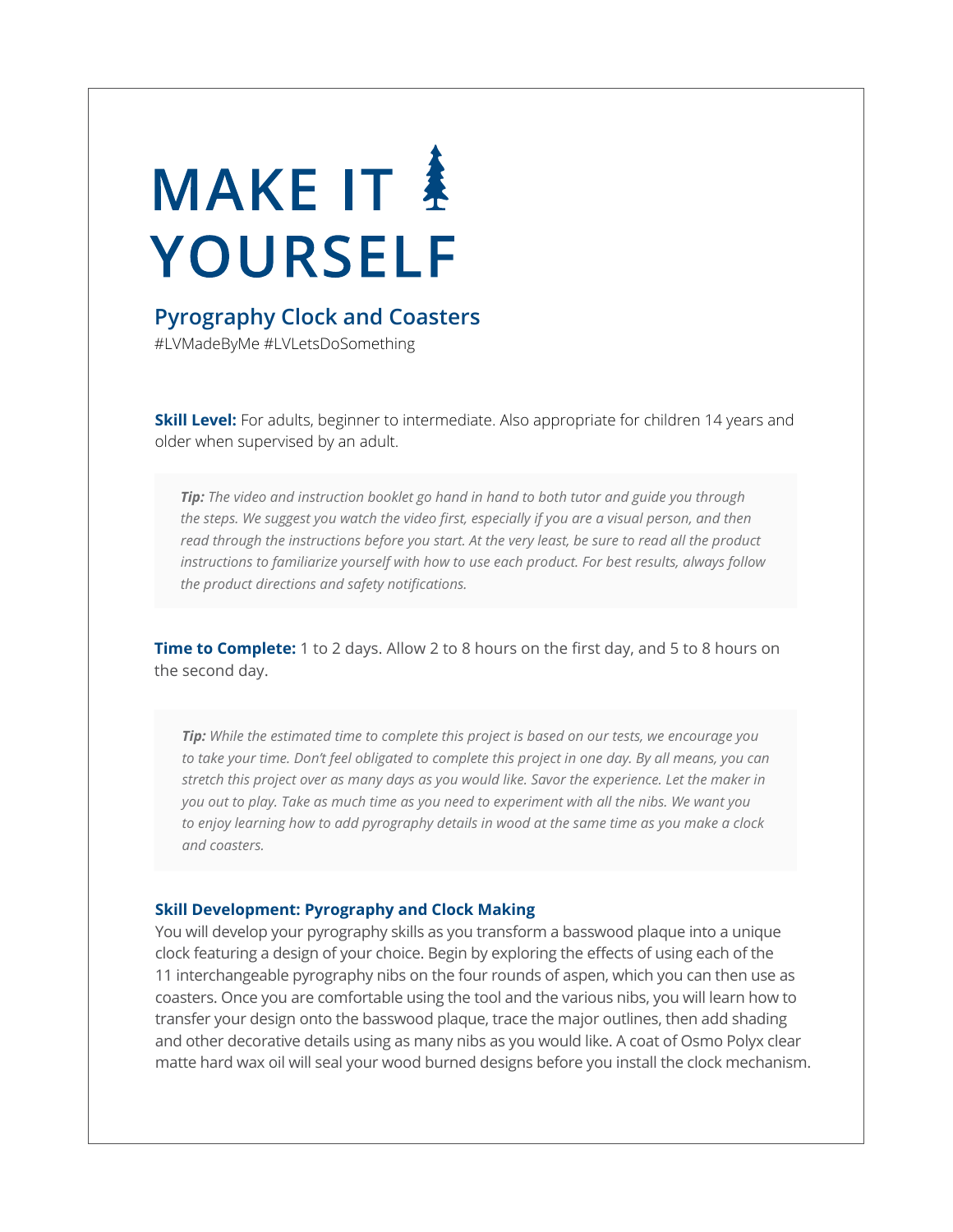# **KIT CONTENTS**

- O Multi-function heat pen
- O Live-edge oval basswood plaque,  $10'' \times 13'' \times 11/16''$  thick
- O 4 aspen wood coasters, 3.5" diameter (sanded)
- O Graphite tracing paper, 8.5" × 11"
- O Masking tape, 1/2" × 60 yards
- O Battery-operated quartz clock movement with a 3/4" long shaft (one AA battery required; not included)
- O Pair of 2 5/8" black clock hands
- O 5/16" utility brad-tip drill bit
- O Osmo Polyx clear matte hard wax oil (125 ml/4.2 oz)
- O Cotton rag
- O 4 vinyl gloves

*Note: The basswood plaque and aspen wood coasters are sanded smooth, ready to use.*

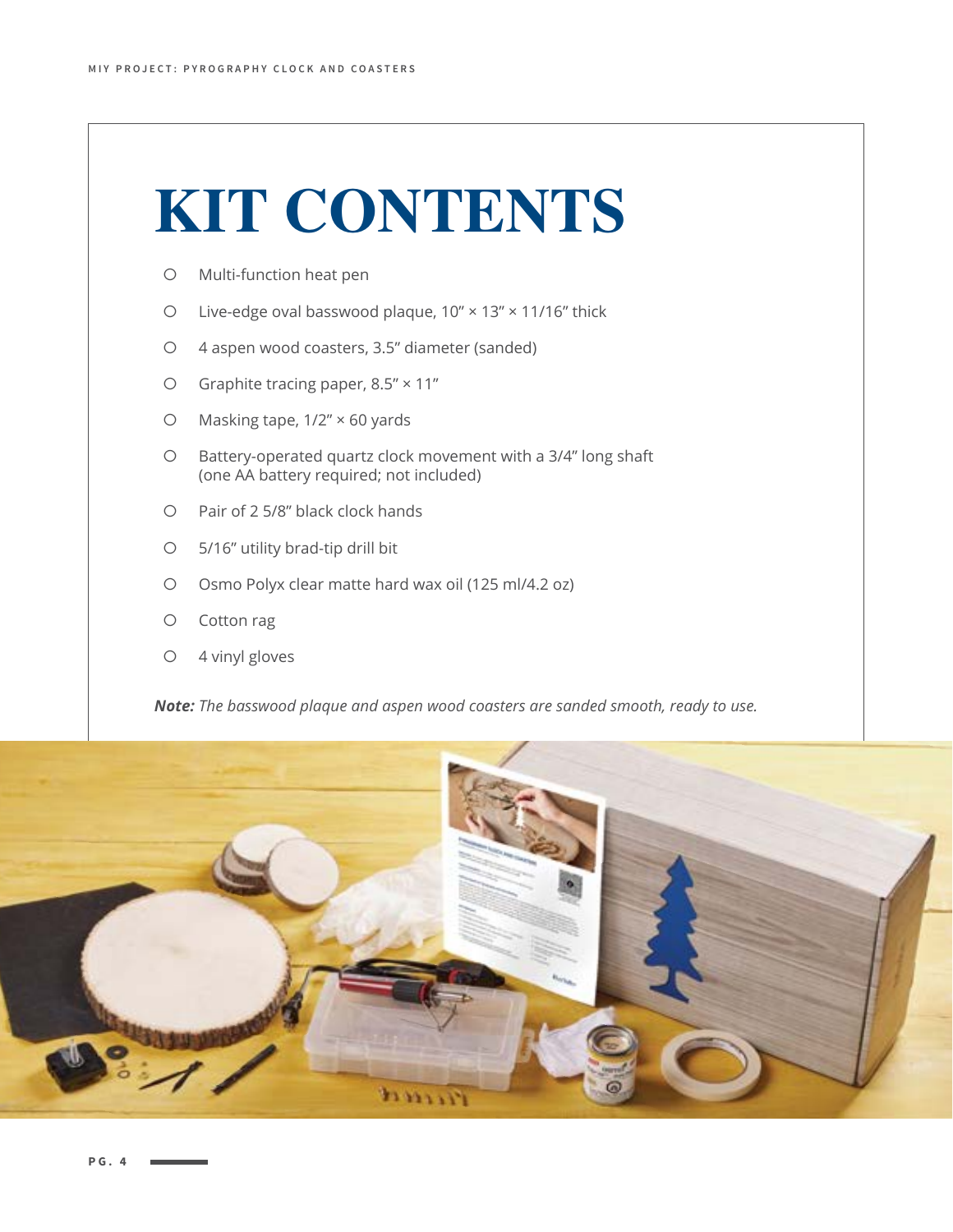

#### **Other items you might find helpful to have on hand (not included):**

- O A design of your choosing
- O Pencil or ball-point pen
- O Ruler
- O Hand drill
- O Needlenose pliers
- O Electrical tape
- O Eraser
- O Sandpaper, 80x
- O A couple of spacers to elevate the plaque off your worksurface (e.g., slim dowels, chopsticks)
- O Mask
- O Small Fan
- O Desk lamp
- O 1 AA battery (for the clock mechanism)
- O Fire extinguisher

*Tip: Feel free to use any other tools you have on hand that you think might be useful.*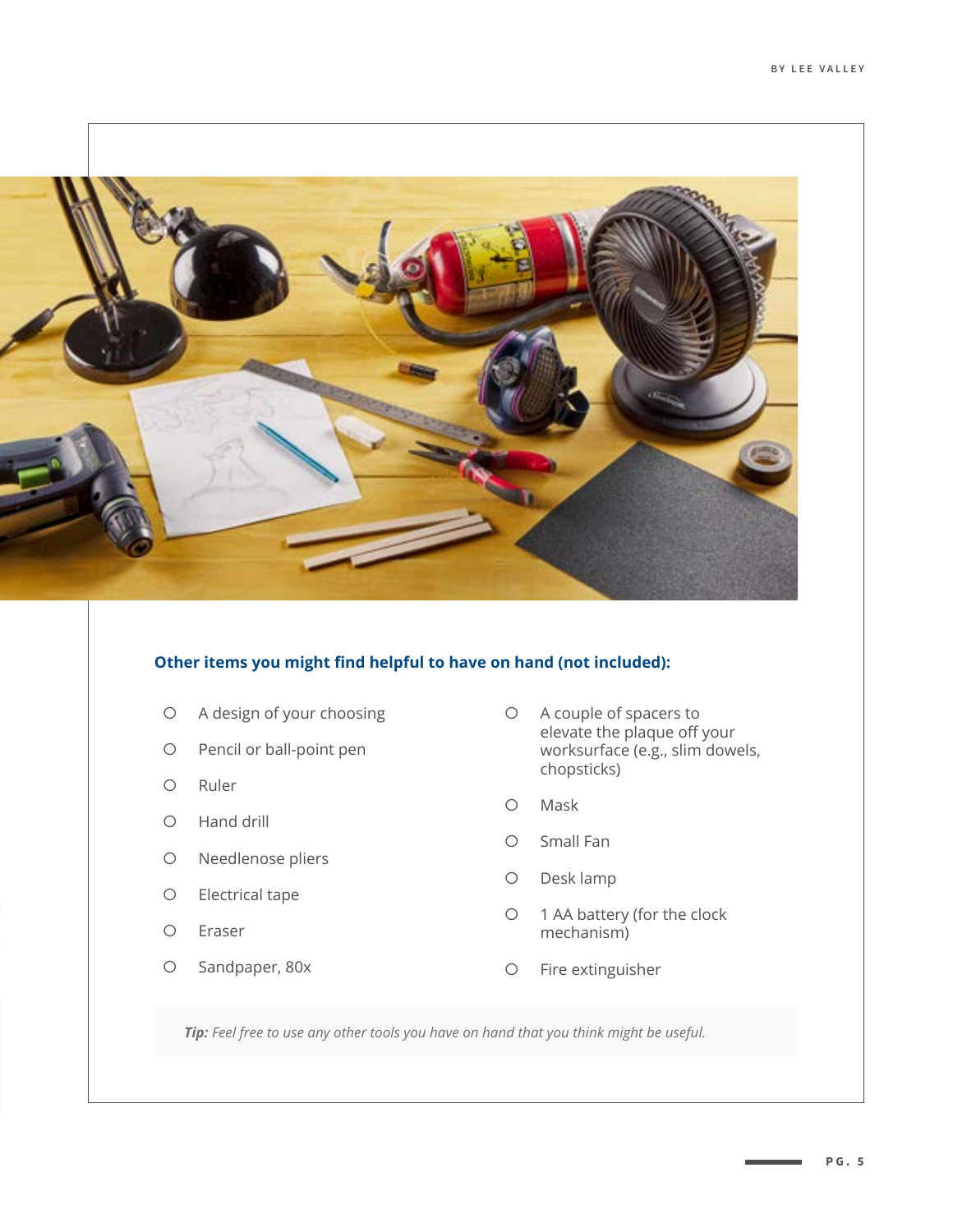#### *D AY 1: COVERS STEPS 1 TO 3 AND SHOULD TAKE APPROXIMATELY 2 TO 8 HOURS TO COMPLETE.*

#### **1 SETTING UP YOUR WORKSPACE**

- a. Select a clean, open and well-ventilated work area. Your worksurface should be flat and clear of any flammable objects. (Having a fire extinguisher nearby might serve as a good ounce of prevention.)
- b. Remove the contents of the kit from the box and set them aside, but close at hand. Unfold the empty box (or any old box you have around the house) and place it on top of your worksurface to protect it.
- c. If you haven't done so already, read all the product instructions to familiarize yourself with how each product is to be used.
- d. Tape the base of the tool stand to your worksurface to ensure it doesn't slide on the worksurface when you place the heat gun on it.

*Tip: While it is important to work in a well-ventilated area, away from a smoke detector, we also recommend that you place a small fan near your workspace to redirect the smoke away from you. A desk lamp will also be helpful for illuminating the transfer lines so you can clearly see the areas that you have yet to burn.*



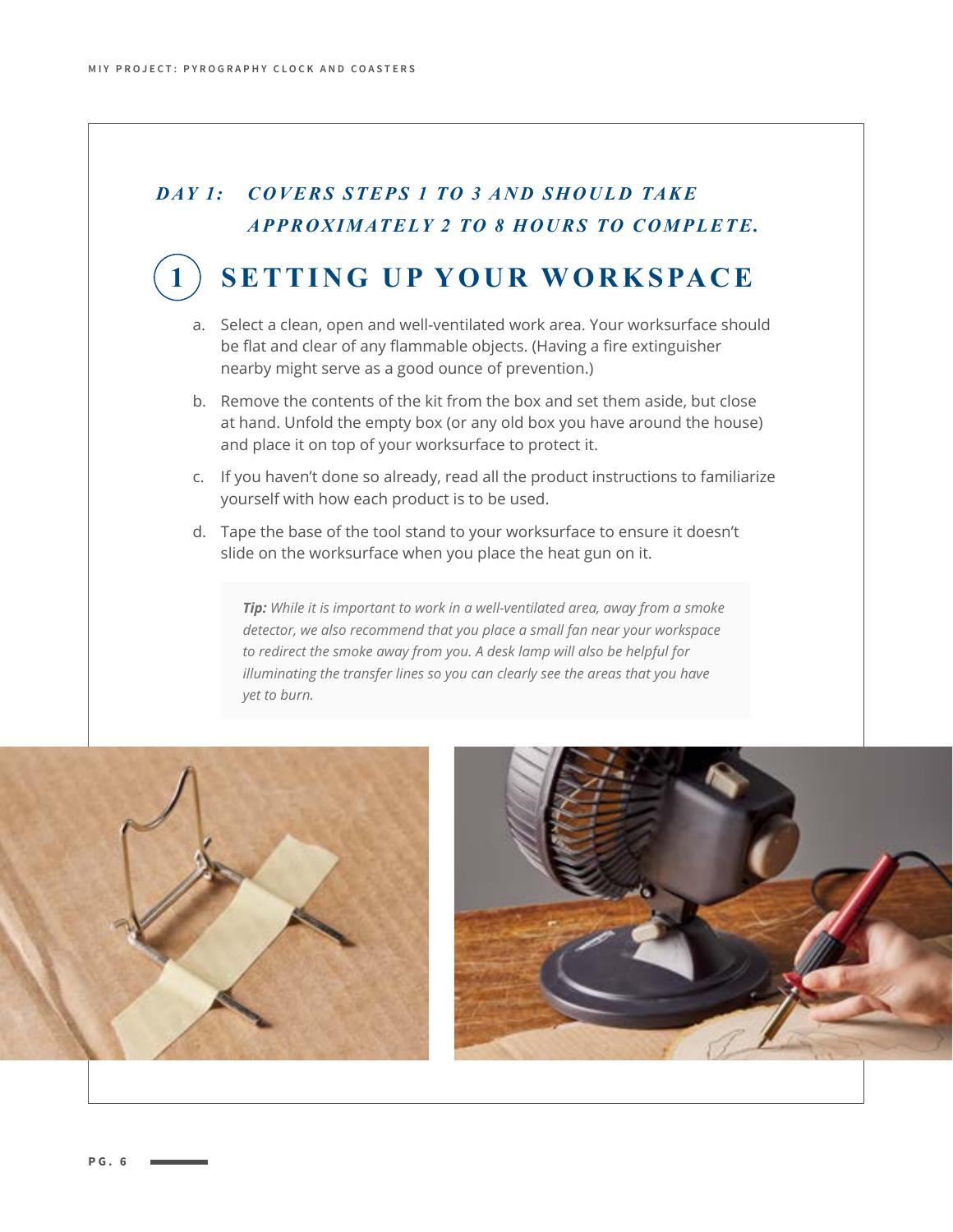#### **2 GETTING ACQUAINTED WITH THE PYROGRAPHY HEAT PEN AND THE INCLUDED NIBS**

The term "Pyrography" means writing with fire. This technique is used to embellish wood and other materials with controlled burn marks to create a design with the use of a heated nib. When this technique is applied to wood, it is also called wood burning.

The heat pen comes with 11 interchangeable solid-nib pyrography nibs that produce a variety of patterns and marks. The 7" handpiece is lightweight, comfortable and easy to control. With the heat-regulator dial built into the 55" power cord, it's easy to adjust the temperature of the nibs to suit the material you are using. For burning wood, a medium-high temperature setting is sufficient for most nibs. For areas that require a lighter shading, you could use a lower temperature setting to better control the intensity of the mark. It all depends on the effects you are trying to achieve.

*Tip: If you haven't read the instructions that come with the heat pen, please do so now. It includes valuable information on how to use the tool, including tips and techniques.*

#### **Nibs and Their Best Uses**

The interchangeable nibs provided let you achieve a wide range of lines, patterns, tones and shades. Different effects can be obtained by varying the angle or temperature of any of the nibs. Use the included aspen coasters to practice using each nib to determine which ones will be suited for use with your design.



*Caution: It's always best to install a nib when the pen is cold in order not to damage the tool or burn your fingers. Always unplug the tool before changing nibs. Use needlenose pliers to twist the nib off and twist another nib in its place.*

*Tip: To prevent damaging the nibs as you replace them, wrap some electrical tape around a pair of needlenose pliers.*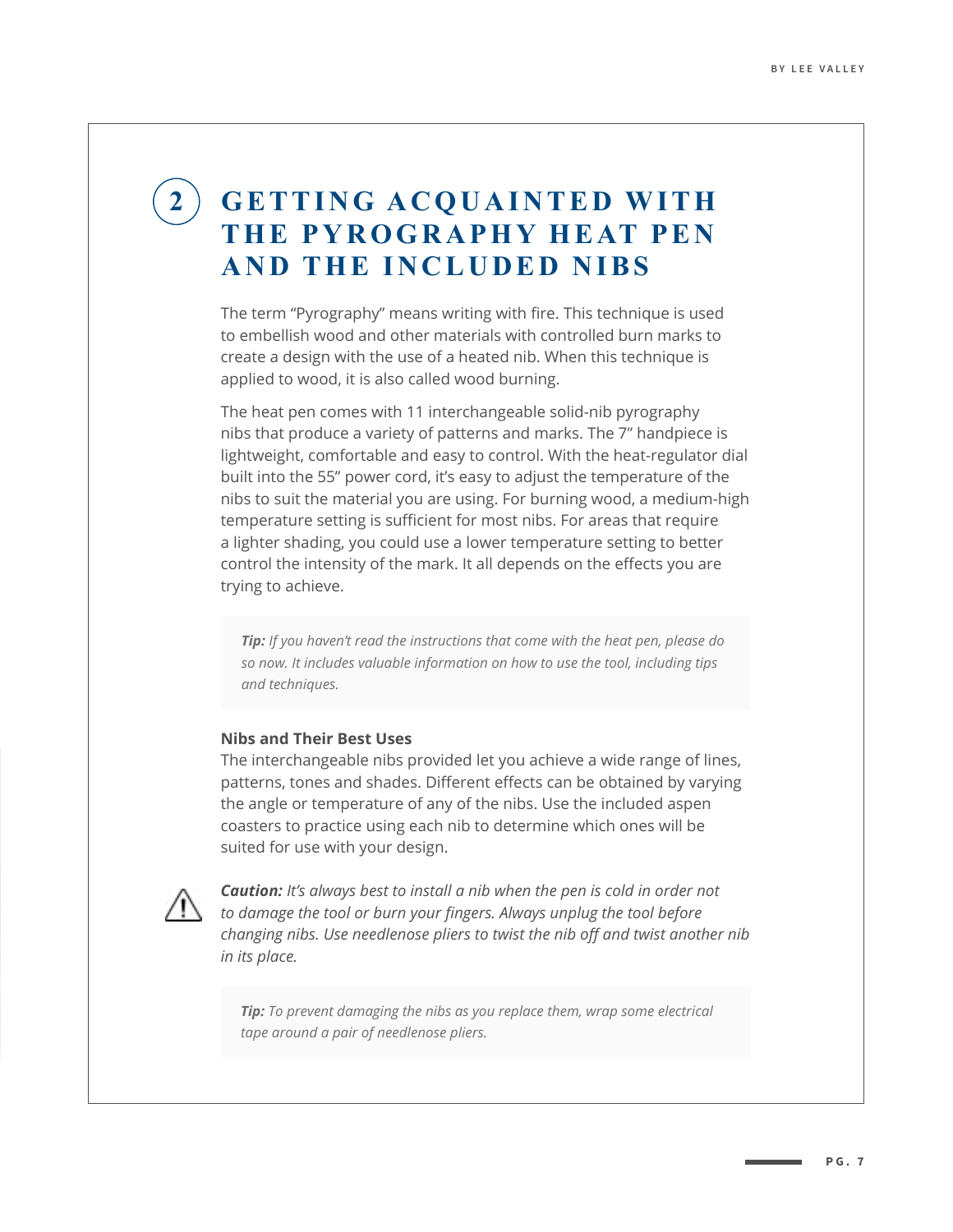

**Flow Nib:** This might be the nib you reach for most often until you develop your pyrography skills. Think of this tip as your training wheels. It is excellent for beginners since this nib flows in all directions and won't catch the grain the way sharp-edged nibs will. The resultant lines are a bit thicker than the straight-edged nibs. It excels for bold lines, curves, circles and dots. It is not the best choice for block lettering or shading, although it can produce some interesting effects.



**Mini Flow-Nib:** Used for burning intricate details, including straight lines, curves, circles, dots and fine cursive lettering. It is not the best choice for shading, unless you do so by making a series of small dots or short strokes and play with pressure to achieve different tones.



**Universal and Mini Universal Nib:** Considered to be the all-purpose nib. It can be used for straight lines, shading and gradient, block lettering. You can create a triangular pattern when it is used on its end. The end of the nib yields short lines, perfect for hatching and cross-hatching techniques. It isn't the best choice for curves, circles and dots.



**Calligraphy Nib:** Excellent for block lettering, as well as for making straight lines and shading. The end of the nib yields short lines, perfect for hatching and cross-hatching techniques. Depending on how the nib is tilted, it yields a triangular pattern or a scale-like pattern. It isn't the best choice for curves, circles and dots.



**Shading/Leaf Stamp Nib:** The flat bottom is great for shading and gradient, as well as for creating leaf patterns. The edge is good for straight lines and the sharp end is good for fine dots, curved lines and cursive lettering. By adjusting the pressure you place on the flat bottom, say lean more to the left, you could achieve partial leaf prints with a built-in gradient.



**Cone Nib:** Select this nib for details, straight lines, curves, circles and dots and cursive lettering. It is inadequate for shading, unless you do so by making a series of small dots or short strokes and play with pressure to achieve different tones.



**Tapered Nib:** Select this nib for fine details, straight lines, curves, circles and dots, fine cursive lettering. It is most suitable for hatching and cross-hatching techniques. It is inadequate for shading, unless you do so by making a series of small dots or short strokes and play with pressure to achieve different tones.



**Stamp Nib:** Good for decorative details and borders. When used straight down, the nib creates a six-sided star pattern. Use it alone or in combination to achieve different results. When the nib is used on its side, the effect is like dentil edging. When the nib is used tilted, it creates a v shape.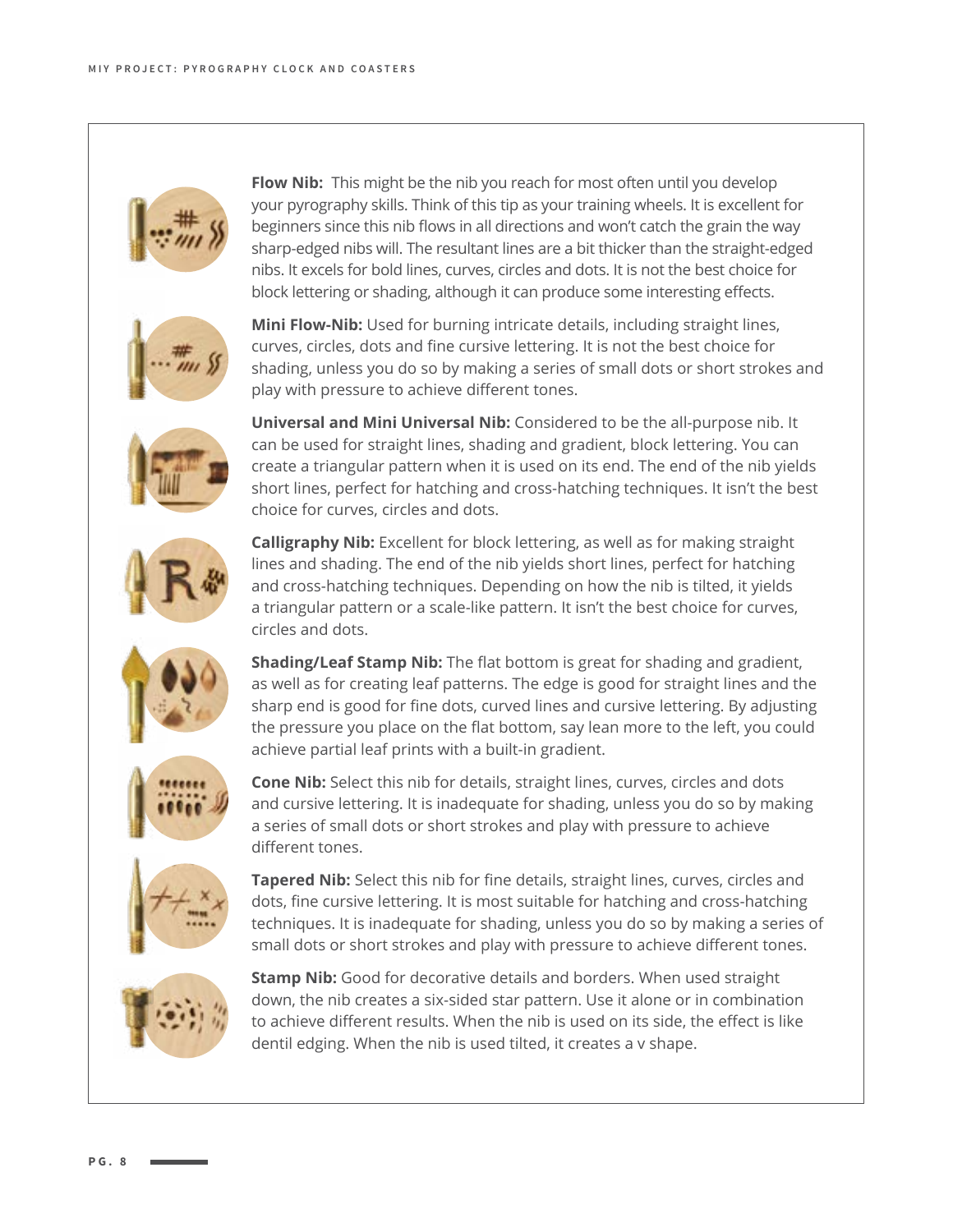#### **PRACTICING USING THE NIBS**

**3** 

It is with practice that you will develop your pyrography skills. It's important to understand how each nib interacts with heat, pressure and flow. Holding the heat pen doesn't come naturally for everyone. Using the aspen coasters as practice boards will help you see for yourself which nib is best for straight lines, fine lines, shading, curves, dots and lettering.

Don't rush the practice session. Take your time. New nibs also need a "breaking in" period. A used nib will not only take less time to heat up, but it will also flow with more ease than a new one.

*Tip: If you are having trouble achieving gradients, try hatching and crosshatching strokes instead, using any of the straight-edged nibs (e.g., flow, universal, calligraphy, cone or tapered nib). This technique can mimic shading and texturing effects when it's tricky to achieve gradients on some pieces of wood. Start by making hatching strokes in one direction. For cross-hatching, follow with hatching strokes over the first set of lines at 90°. The darkness of the line will depend on how long the nib stays in contact with the wood.*







*END OF DAY 1*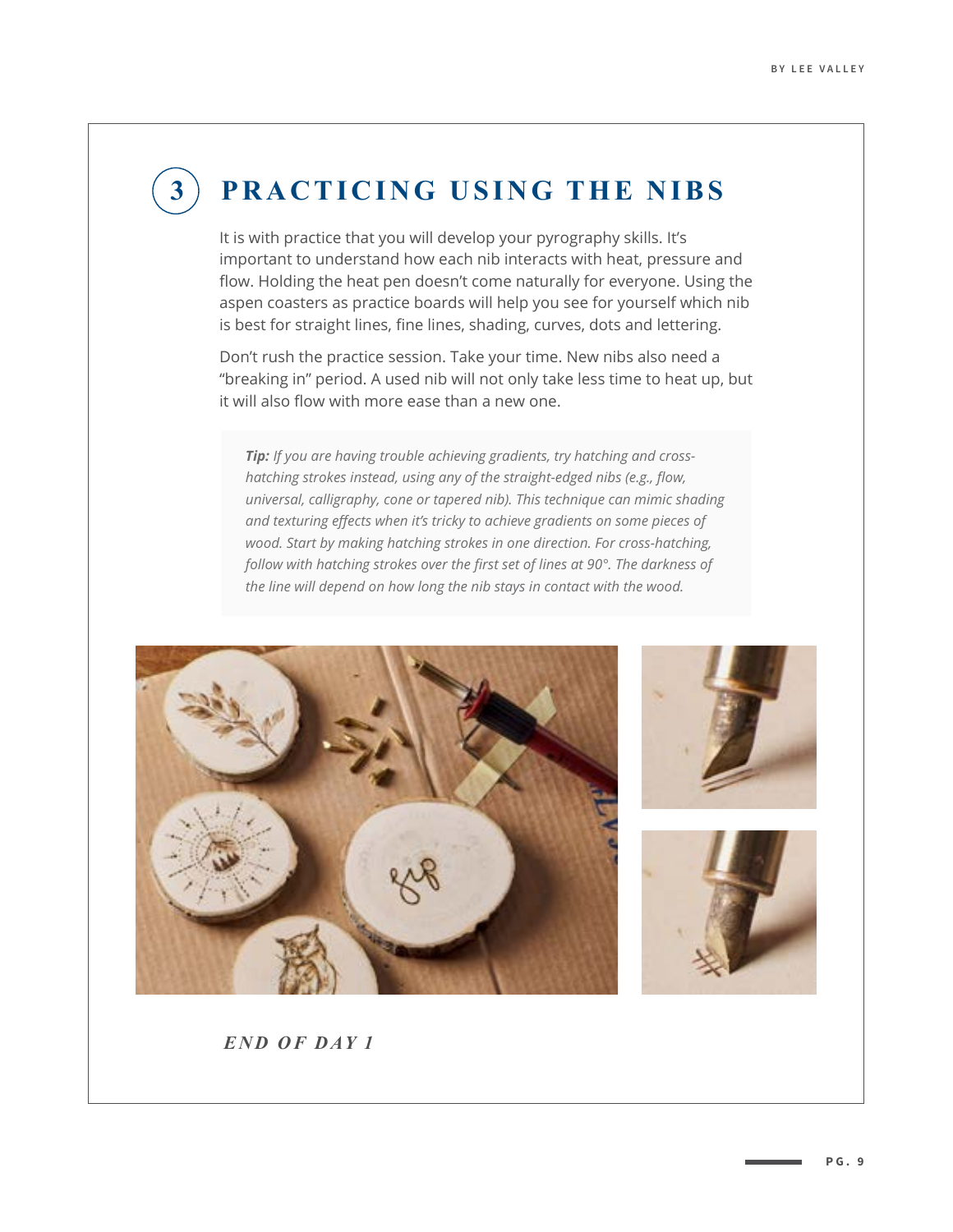**4** 

#### *D AY 2: COVERS STEPS 4 TO 9 AND SHOULD TAKE APPROXIMATELY 5 TO 8 HOURS TO COMPLETE.*

## **CHOOSING YOUR DESIGN**

a. Select the design that you would like to wood burn on the plaque. In choosing your design, take into consideration the location of where the clock hands will be installed. Envision where the clock hands will be on the plaque. Don't limit your design to a clock face with numerals. Make the design personal. Incorporate something that relates to your hobbies and interests. If you like fishing, select a fishing theme. If reading books is more your passion, select a reading theme. The important thing is to choose a design that inspires you. Have fun with it. You can take a photocopy of the image or print it on paper.

*Tip: If this is your first time using a pyrography tool, avoid designs that have fine or intricate patterns. For your first project, keep the design simple with uncomplicated lines. Turn to coloring books for inspiration. Simple outlines are easier to follow while you familiarize yourself with what each nib can and cannot do.*



**Beginner Advanced**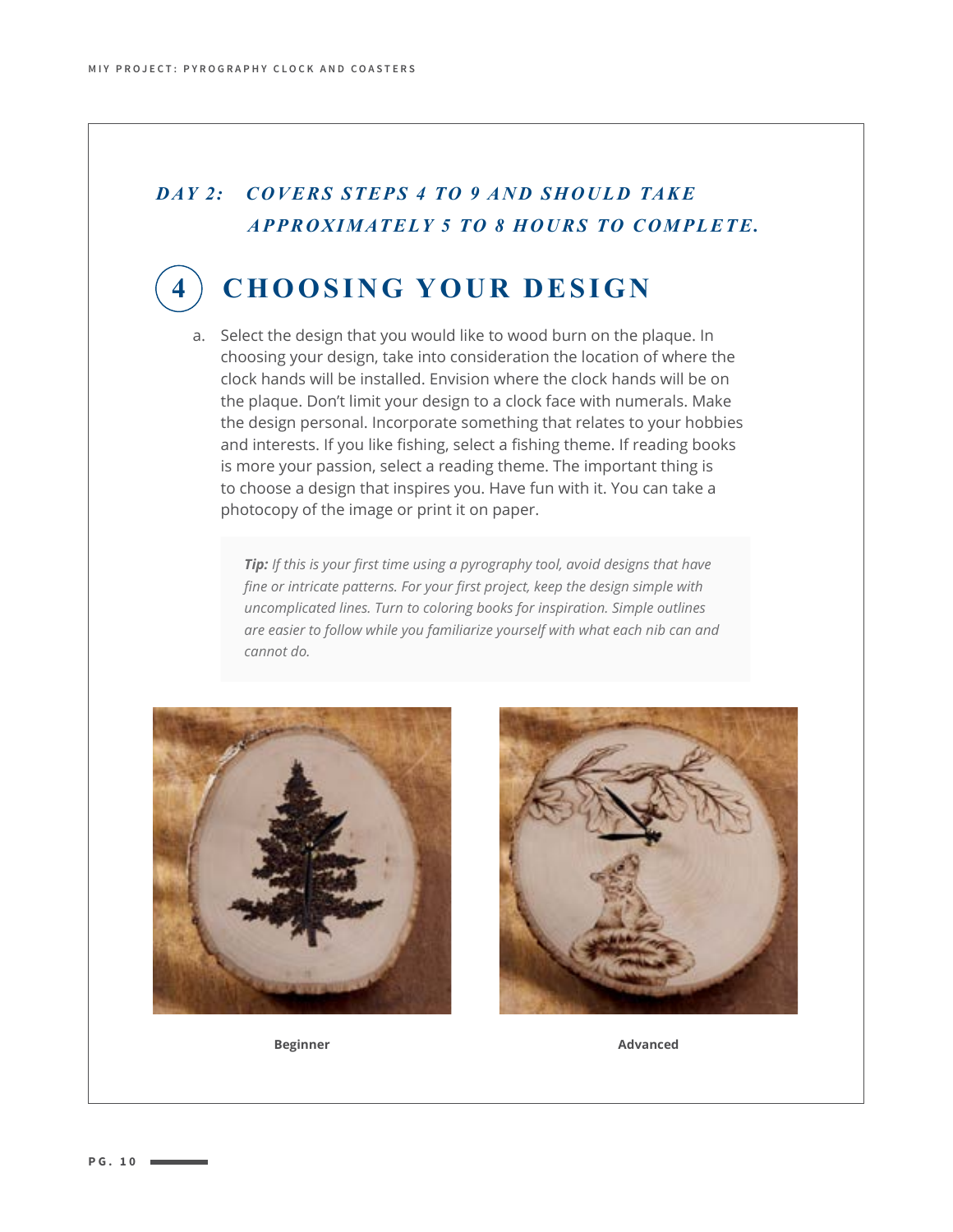

*Tip: If you want to incorporate any numerals on your clock face, you can type these out, print them to the size you need, then cut and tape to your design. Alternatively, you can search online for oval clock templates.*

# **5 DRILLING THE HOLE FOR THE CLOCK MECHANISM**

*Tip: We recommend you drill the hole for the clock mechanism before wood burning your design as a reminder of the clock's location relative to your design.*



*Caution: Always wear proper eye protection when drilling.*

a. Find the center of the basswood plaque, and mark the resultant intersecting lines on the front of the plaque.

> *Tip: To ensure you drill a clean through hole (with no tear-out), apply a piece of painter's or masking tape on the front of the plaque where the hole will be drilled. Mark the center of the plaque directly on the tape. Since you will be drilling all the way through the plaque, position it such that the section to be drilled overhangs your worksurface. This will ensure that you do not inadvertently drill into your worksurface. Also, to prevent breakout on the exit side of the hole, apply another piece of tape on the back of the plaque. The tape will stabilize the wood grain beneath it. Pull the tape off once the hole has been drilled. Alternatively, use a piece of scrap wood under the plaque to provide support as the drill bit is pushing through.*

- b. Install the 5/16" brad-tip drill bit in a hand drill. Make sure to fully tighten the bit in the drill chuck and that it is straight; otherwise, the bit may break as you drill.
- c. Drill the hole for the clock mechanism from the front of the plaque all the way through to the other side.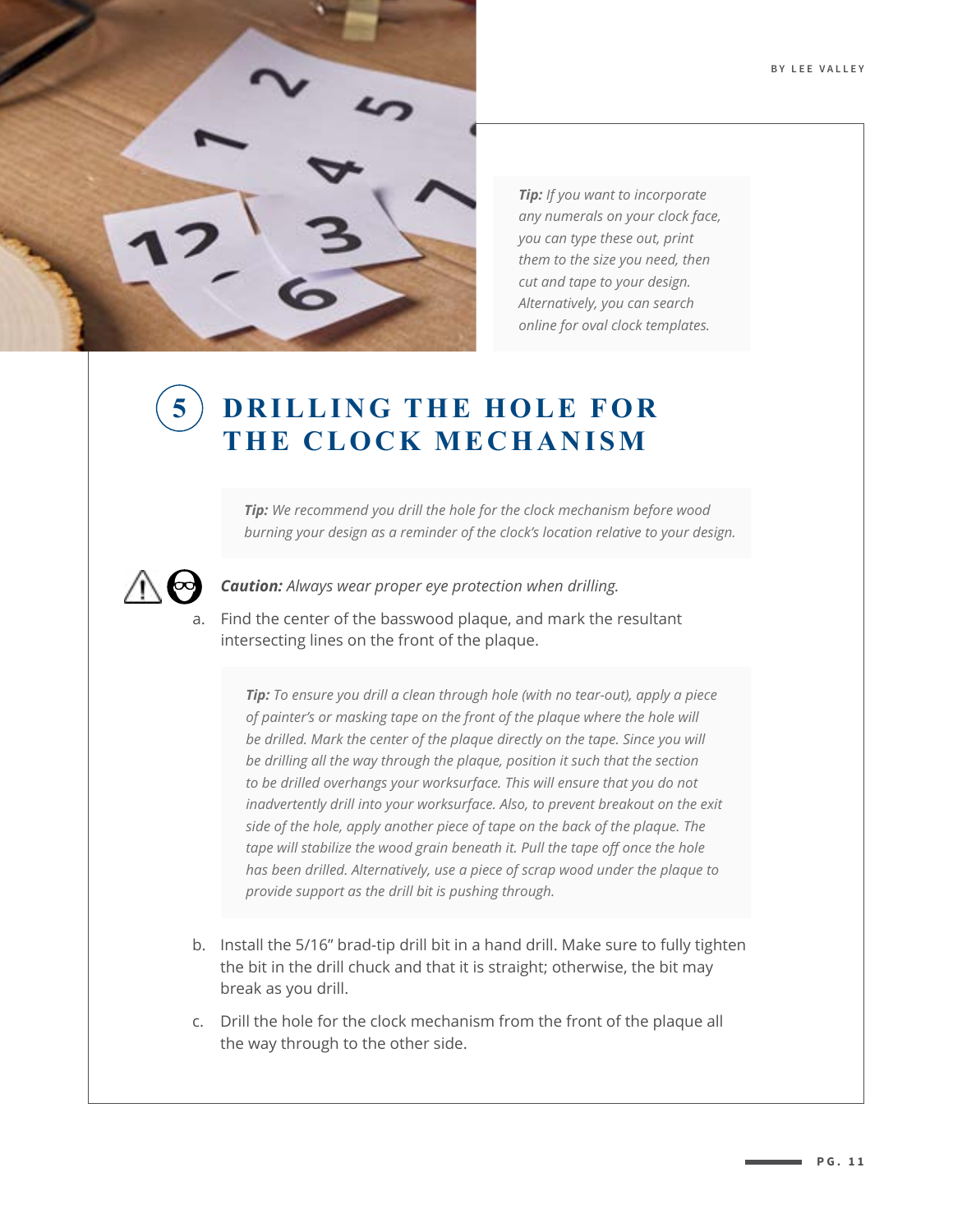### **6 TRANSFERRING YOUR DESIGN ONTO THE BASSWOOD PLAQUE**

*Tip: Graphite paper is not the same as carbon paper. Graphite paper leaves a dark, clean, smudge-proof line on wood. The sheet has no wax or grease and can be reused several times. Any remaining lines are easy to erase with sandpaper or a sanding eraser.*

a. Tape one corner of your printed design exactly where you want the design to appear. Slip the sheet of graphite tracing paper, shiny side up (dark side down), between the wood and your design. Hold the paper as flat as you can and start tracing the major outlines with a ball-point pen. Apply enough pressure to ensure that you are transferring your design onto the plaque.



- b. If you lose track of what you have traced, you can lift the design and tracing paper up to take a look.
- c. When you are satisfied that you have traced all the major outlines of your design, remove the tracing paper, your printed design and the tape. Keep your original design nearby so that you can reference it as needed, especially in those areas that might not have transferred properly or where the transfer lines are not entirely visible or clear.
- d. If required, use a pencil to free hand any broken lines directly onto the wood.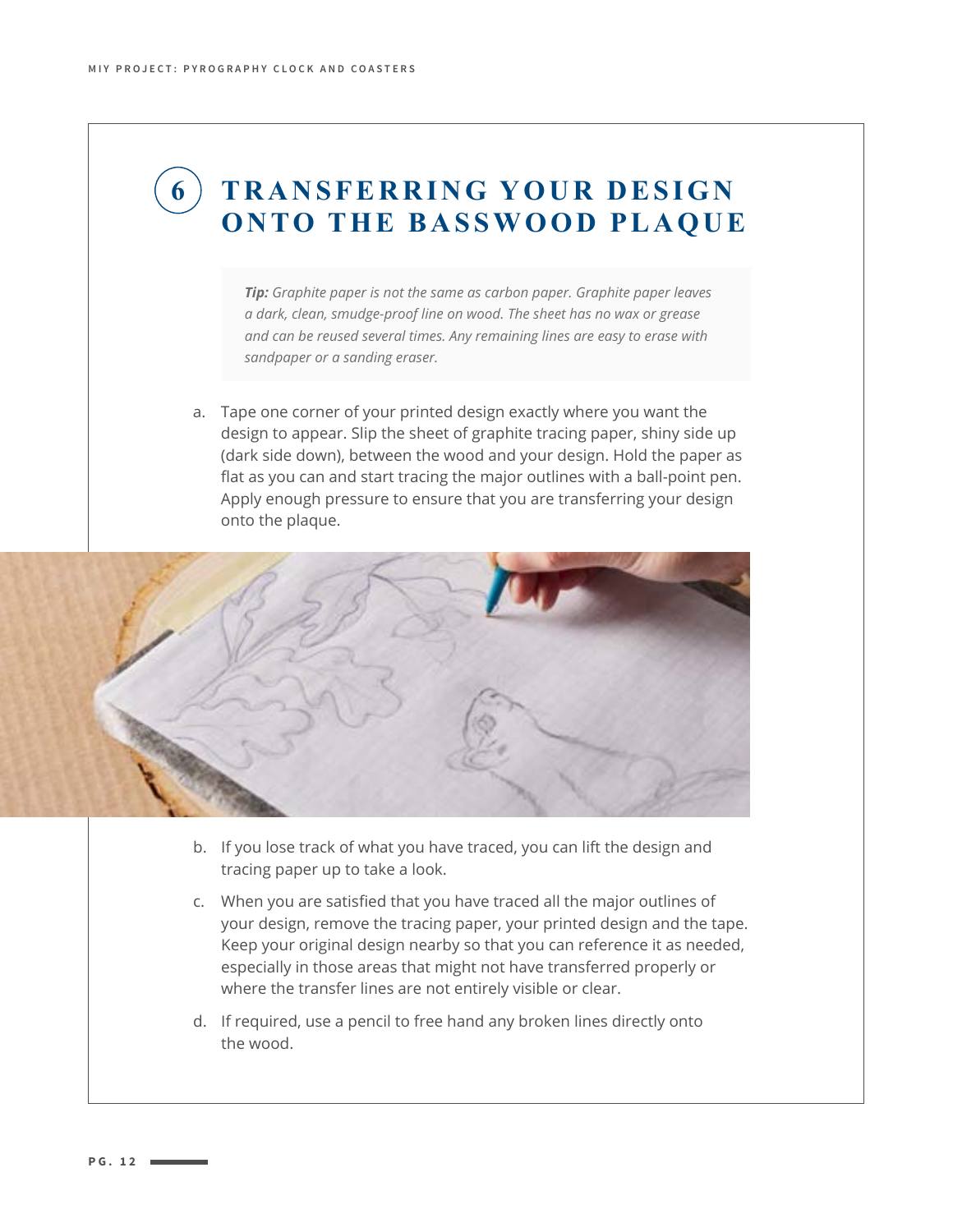# **7 DRAWING WITH THE HEAT PEN**



*Caution: Be aware that this pyrography tool will generate heat and smoke from the burning wood. It is recommended that you wear a mask while using the heat pen. Be mindful of how you hold the tool and where you set it down. Always follow the safety guidelines provided in the instructions that are included with the tool. The instructions include a recommended temperature chart for specific material. For pyrography on wood, any setting above the lowest temperature is suitable; however, to start, select a lower temperature to avoid over-burn and dial it up if you find that the lines and markings are too light. Do not leave the tool unattended. Always remove the nib and unplug the heat pen after use.*

- a. Install the nib of your choice, plug the unit in, and place the heat pen on the tool stand.
- b. Select the desired temperature and let it warm up for 10 to 15 minutes.
- c. Make test burns on the back of the basswood plaque, or one of the practice aspen coasters. Not only will this help to determine if the nib is hot enough, it will also give you an idea for how fast you should move the tool in order to trace your design. Keep your pen moving at all times to prevent blobs and over-burns. Maintain a slow and steady flow; jerky movements and pauses will affect the quality of your lines. It takes a bit of time to get used to holding the tool and using it to draw, since you are holding it much higher than you would, say a pen or a pencil.

*Tip: If you find that the nib gets stuck in the wood, lightly scrape the nib on a piece of sandpaper or a sanding block to round the nib just enough so it doesn't catch in the wood. When you notice that your lines are not as smooth as you would like, you can scrape the nib on sandpaper to remove any built-up dirt and carbon deposits.*

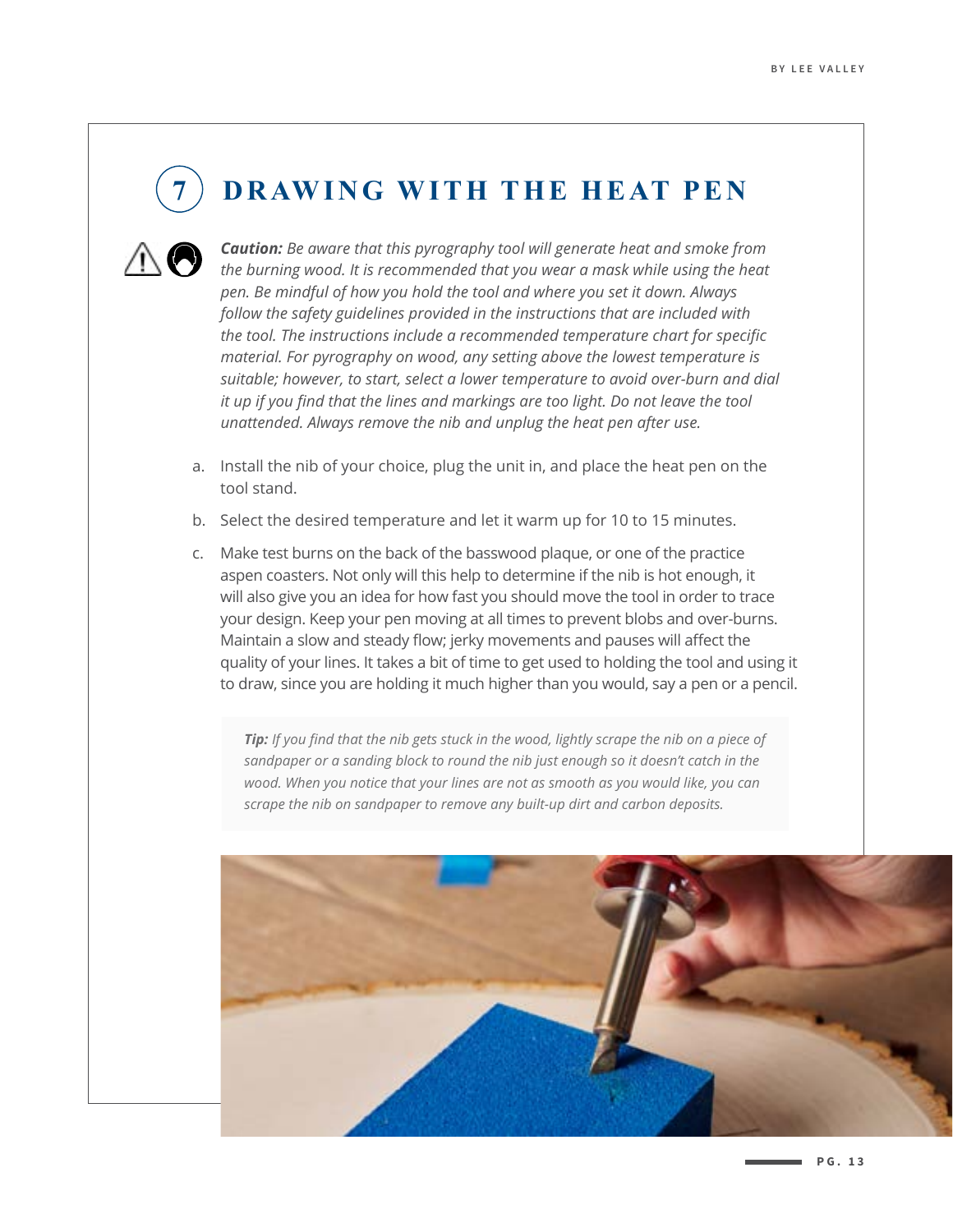d. Begin by tracing the major outlines of your design. Apply moderate pressure, and pull the nib towards you rather than push it away. You want to be able to see where you have burned.



*Tip: Keep in mind that when you lift your tool and put it back down on your workpiece, the nib will have heated up. When you place your nib back down on the wood, do so gently and lightly to prevent an over-burn. Move the tool before the nib touches the plaque to prevent over-burn in the area where the nib first made contact with the wood. Don't worry about tiny imperfections – some of these can be sanded or scraped off, but these will also add some character to your design.*

e. Turn your wood to access the lines that need to be burned, so that you can keep pulling the nib towards you. Take your time.

*Tip: To obtain long straight lines, use a ruler as a guide. Place the nib against the ruler and pull the nib slowly toward you. You can even go over a line to darken it, if needed.*

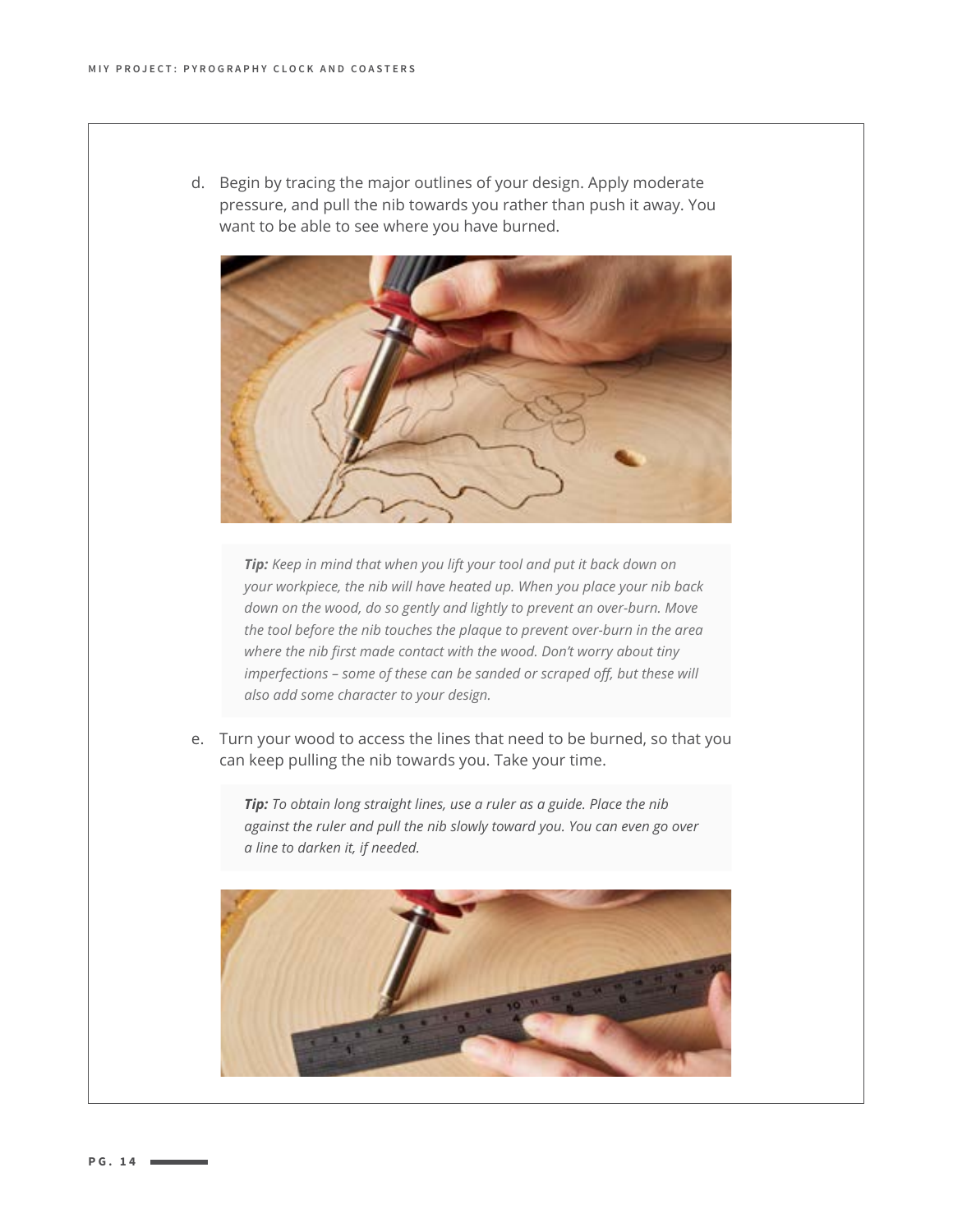f. Once the major outlines are complete, add shading details. Start with a light touch, then go over the shading to obtain the desired shading. If you need to go over a line to get more detail, use a brushing stroke to pick up the line where you left off.

> *Tip: Use your pinky finger as your rest to control the tool. For reaching awkward spots, use your other hand to support your drawing hand.*



- g. When you are satisfied with the results, place the heat pen in its tool stand, turn it off and unplug it. Let it cool down completely before storing it.
- h. Erase any remaining marks with sandpaper or an eraser.

# **8 APPLYING THE FINISH**

The Osmo Polyx oil wax has a low environmental impact. It is a blend of vegetable oils (sunflower, soybean and thistle) and waxes (carnauba and candelilla) combined with a small amount of low-odor solvent to improve workability. The clear finish provides protection comparable to varnish but is much more forgiving to apply – you can use a variety of methods (brush, roller, buffing pad or cloth), and a dust-free environment is not required. You don't need to sand between coats, which also makes future repairs straightforward.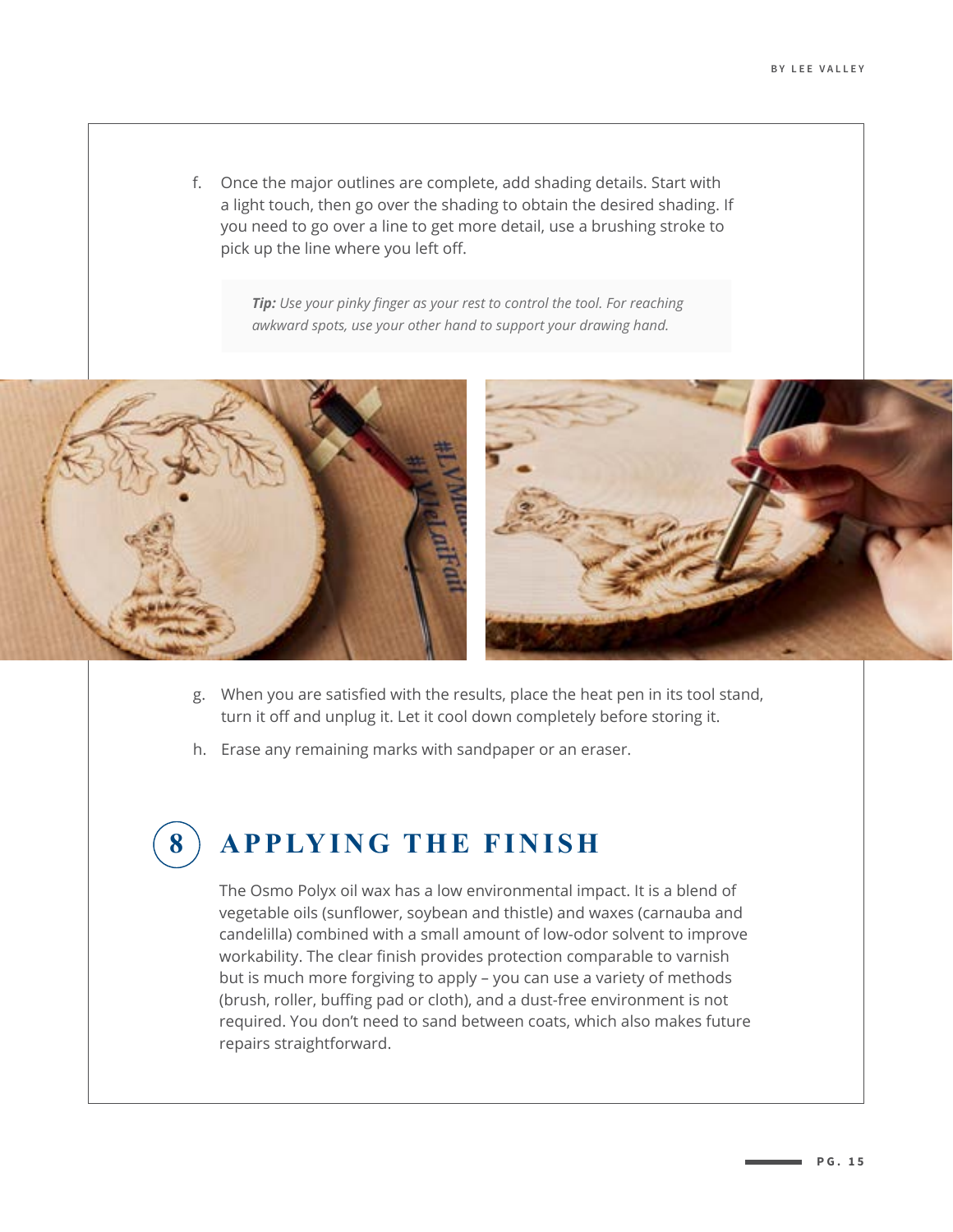This finish is hard-wearing and has excellent resistance to water, alcohol and mild acids, making it suitable for a range of applications, from flooring and furniture to high-moisture environments such as kitchens or bathrooms. Non-toxic once cured, the finish is safe for food contact and complies with European standards for child safety (EN 71.3).

*Note: For many woodworkers, the application of the finish is the most satisfying step. The finish brings out the natural beauty of the wood and often reveals some characteristics that were previously hidden. Take a moment to let that sink in – both literally and figuratively. There's something quite delightful about watching the wood grain come alive right before your eyes.*

- a. Stir the oil wax thoroughly before use.
- b. Elevate the plaque with a couple of spacers. You can use whatever you have on hand, e.g., slim dowels or chopsticks.

*Tip: Cut the cotton rag into three or four pieces.*

- c. Wipe your plaque with a dry piece of the cotton rag to make sure there aren't any loose particles.
- d. Even though this product is made with natural ingredients, please do wear gloves when you apply the oil wax. Dip a piece of the cotton rag into the oil wax and rub it all over the plaque in a circular pattern to spread it thinly. Apply sparingly; a little goes a long way. Let the finish penetrate the wood for about 15 minutes.
- e. Wipe off any excess with another clean piece of the cotton rag.
- f. Place the plaque on the spacers and allow the oil wax to dry for 8 hours or so.
- g. If desired, apply a second coat of the oil wax, following the previous steps.



*Caution: Make sure to properly discard the rags as indicated in the product instructions to prevent spontaneous combustion.*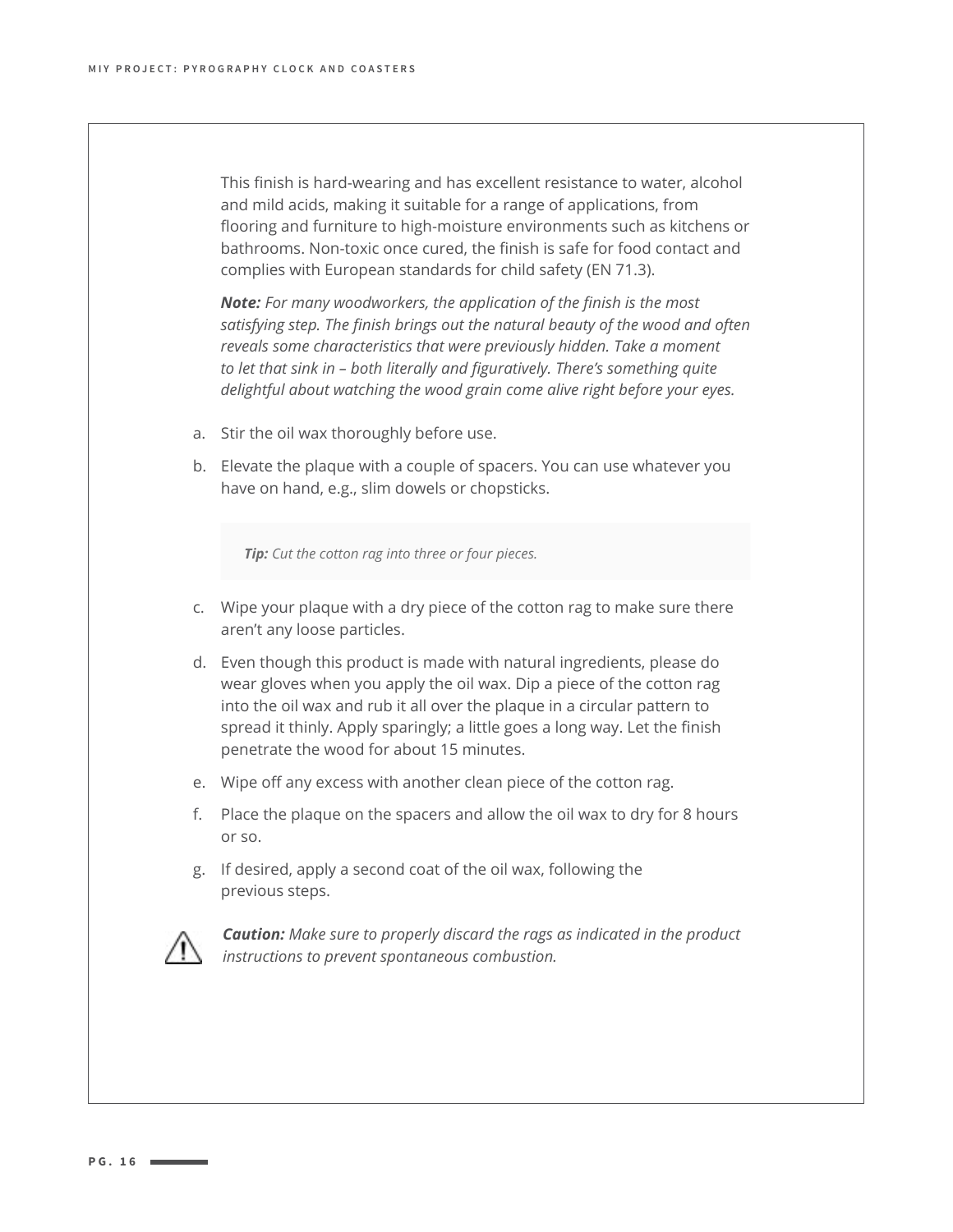### **9 INSTALLING THE CLOCK MECHANISM**

- a. Place the hanger and the rubber washer on the shaft of the mechanism.
- b. Insert the shaft into back of the plaque and into the drilled hole, and align the mechanism in the desired orientation. Secure the mechanism to the plaque with the two screws provided.
- c. Turn the plaque over. On the exposed end of the shaft, install (in this order) the lock nut, the hour hand, minute hand and the end cap.



- d. Adjust the clock to the correct time by using the adjustment wheel on the back of the mechanism. Do not adjust the time with the clock hands, as this may damage the mechanism.
- e. Find the perfect spot for your clock. Hang it in a prominent location so it is sure to make an impression. This is, after all, your masterpiece.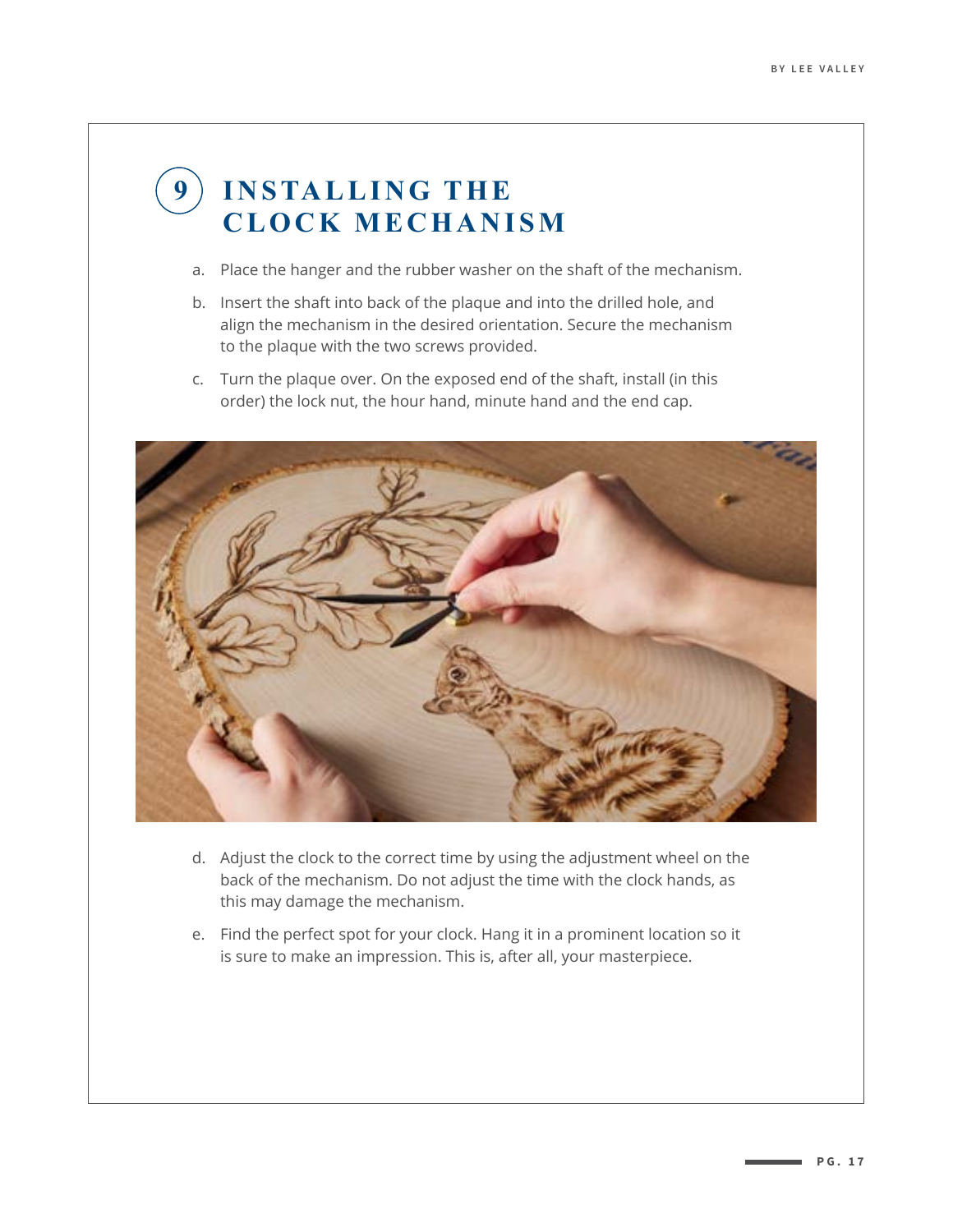#### **NOW WHAT?**

The tools and supplies in this kit are reusable. We hope that you will be inspired to make more projects where you can continue to hone your pyrography skills.

Besides using another piece of basswood for your next pyrography project, you can also use any light-colored wood with unobtrusive grain to ensure the pyrography details come through. Good choices include aspen, ash, beech, birch, poplar, maple, willow and white oak. Avoid dark woods such as walnut or purpleheart, as well as resinous (sappy) wood such as pine or cypress. Depending on where you source your wood, you may need to lightly sand the surface smooth with 80x sandpaper to remove any mill marks.



*Caution: Never use pressure-treated wood or any type of treated wood for your pyrography projects. The toxins released while burning these woods are inherently dangerous for you to inhale.*

Pyrography details can be added to a range of projects, from coasters, wooden utensils and cutting boards to wooden picture frames, wall plaques and canoe paddles.

As you experiment with pyrography, you can further personalize your projects by adding color accents with paint or coloring pencils.

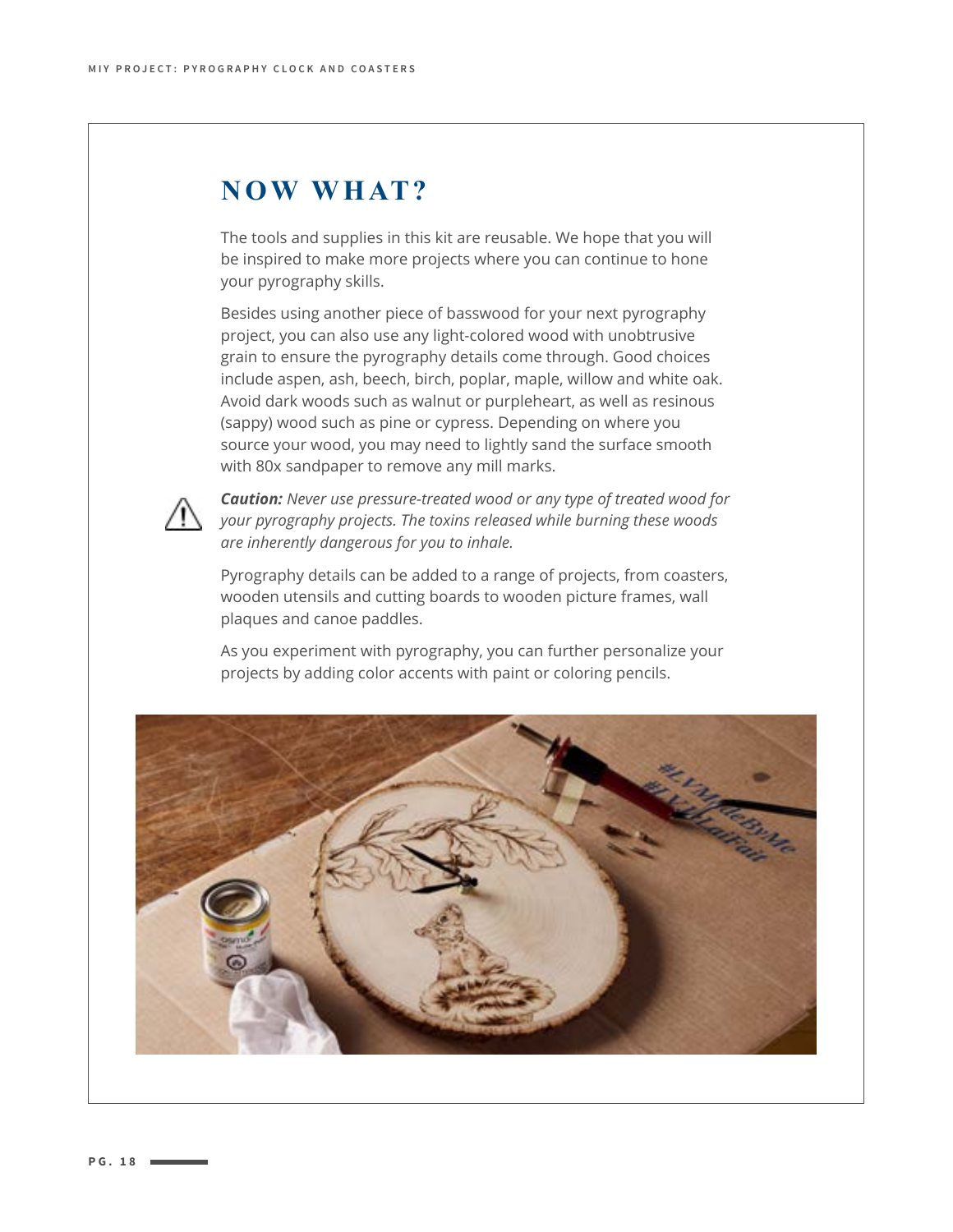Besides using it on wood, the heat pen can also be used on leather, cork, gourds and ceramic. Feel free to use it to embellish any of your other projects. Why not sign your name and date the back of your previously completed projects to let others know that you made those?

The heat pen is handy for many other practical and creative applications. It comes with a coil of solder, a regular soldering nib and a hot-knife nib for creating crisply detailed stencils and other cut-out designs.

You can reassemble the box and store the tools and supplies in it so you know where to find them when the need for them arises. The more you make, the more the tools will be of continued service.